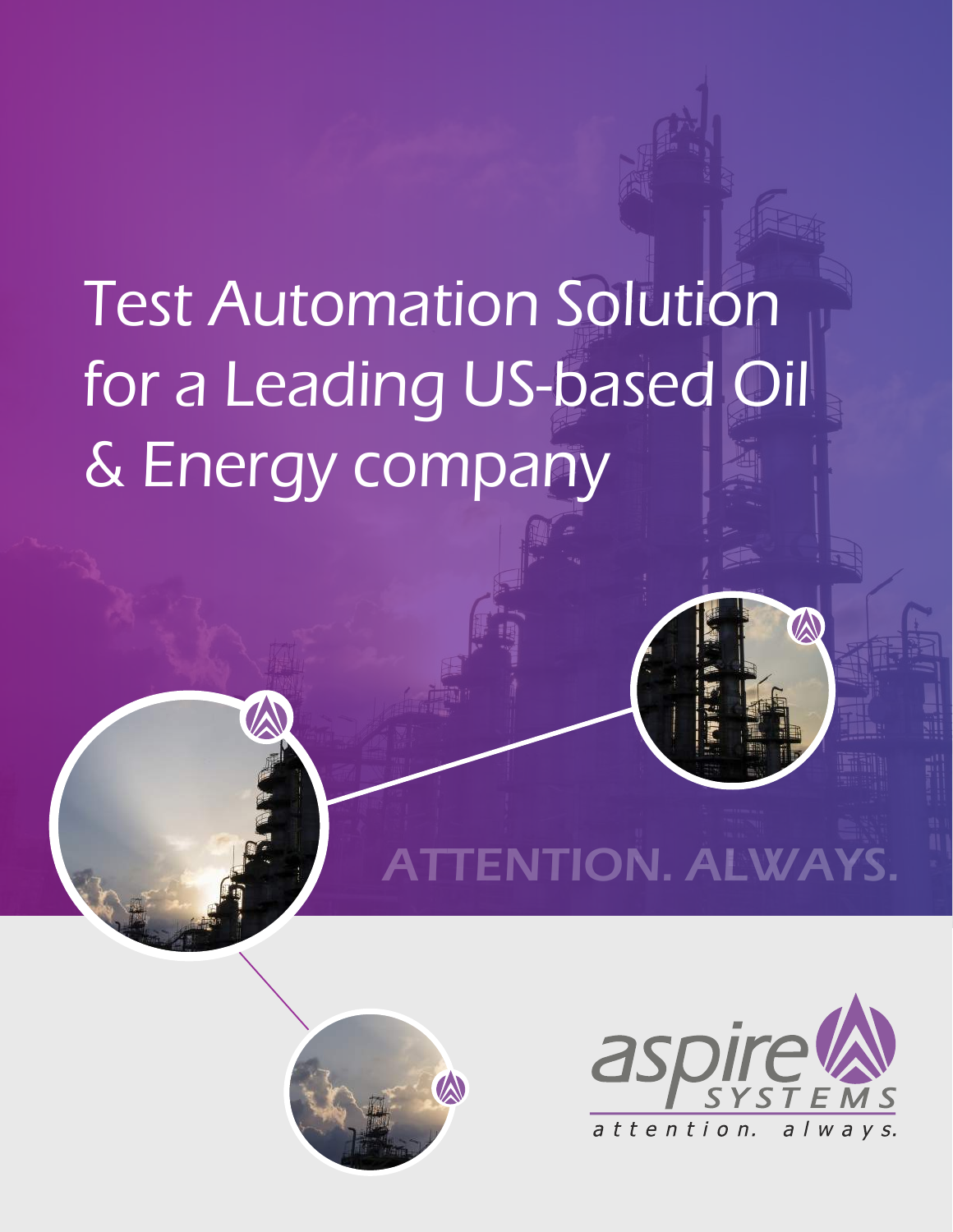#### ABOUT THE **CUSTOMER**

The customer is one of the largest fuel suppliers in the US and is ranked by Forbes as one of the Top 40 Privately Held Companies in America. They provide innovative solutions to the most demanding energy procurement, supply, and logistics challenges for companies, organizations, and governments across North America. They offer a broad range of solutions including fuels, natural gas and energy price and data management services. They deliver over 3.5 billion gallons of fuel and complementary products annually to 4,000 customers across the U.S. and Canada.



#### ABOUT THE **PRODUCT**

An enterprise application that supports every facet of energy management needs, from purchasing and processing and finance. It includes applications for supply, trading, logistics, inventories, market pricing, demand, reports, and all aspects of the energy supply chain.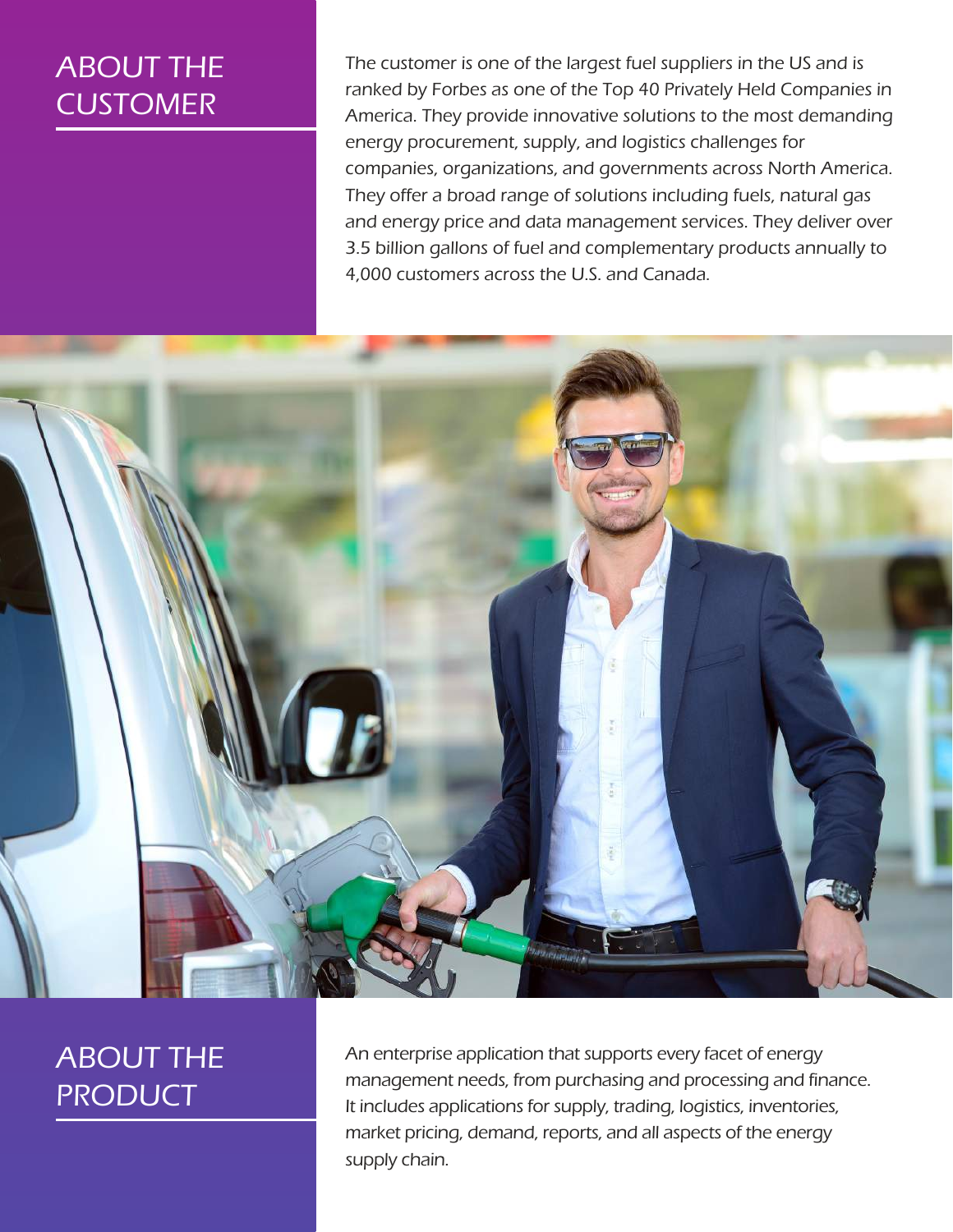#### **CHALLENGES**

The customer was having a tough time with the time-consuming manual testing and lack of formal testing which resulted in high defect leakage and low product quality. As the product should be compatible with different platforms, the need to test the functionality was crucial. The product's performance was degrading after adding more services and identifying the right automation tools, framework and solution against the existing automation solution was a feat.



#### SOLUTION

In order to help the customers overcome the challenges, Aspire's QA team, the testing consulting partner, built a strong, reliable QA team that can take care of their end-to-end testing requirements. The following are the solution and engagement of Aspire with the customer:

- A cost effective, robust, and reliable test automation framework with Telerik Testing Framework was provided to help them have undivided focus on their product and faster-time-to-market metrics
- Test automation solution at ZERO cost was designed and it is scalable thereby ensuring easier extension for the future needs
- Enforced strong and extensive QA process
- Operated in an agile mode by proactively preparing test scenarios before the construction of new functional code and sharing with the developers – Helped in having a working code and that meets the requirements
- Defects which were never encountered during tests were identified as Aspire introduced them to exploratory testing of the builds, along with functional testing
- Performance testing  $-$  Ran baseline tests to validate the NFR's
- Automated testing Ran in CI pipeline through TFS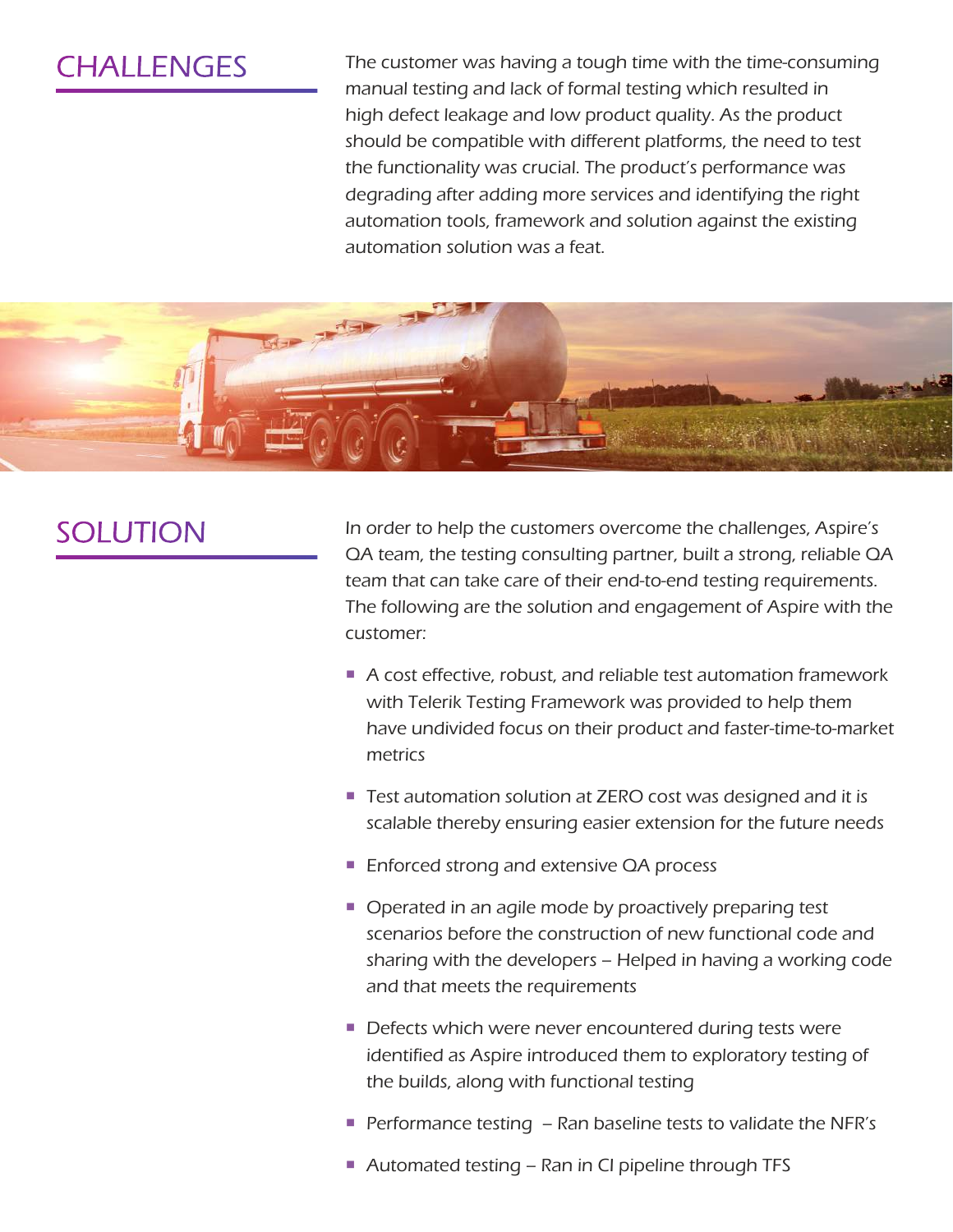### BEST PRACTICES **Mind Map - Test Scenarios**

- 
- Bug bash
- Knowledge sharing session on the new features across the team
- Defect Prevention Plan: RCA on defect leakage for each iteration
- **Inplementation of continuous integration** 
	- o Through CI practice, new builds are verified by automated smoke tests
	- o Faster feedback on the new builds
- Continuous code quality through SonarQube
- **Performance test reports Grafana : Data visualization &** monitoring tool



### RESULTS AND ROI

Here are some of the key benefits the customer derived:

- **Enhanced Product Quality Extensive test coverage and** minimal defect leakage: less than 4%
- 1200+ bugs logged in a release and 100+ bugs are uncovered on the new builds during the automated smoke tests
- With our test automation solution, tool cost was cut down by \$5000/year
- 90% of effort cut down through automated smoke testing
- **Faster feedback: Bugs were reported in an average turnaround** time of less than 1.5 hours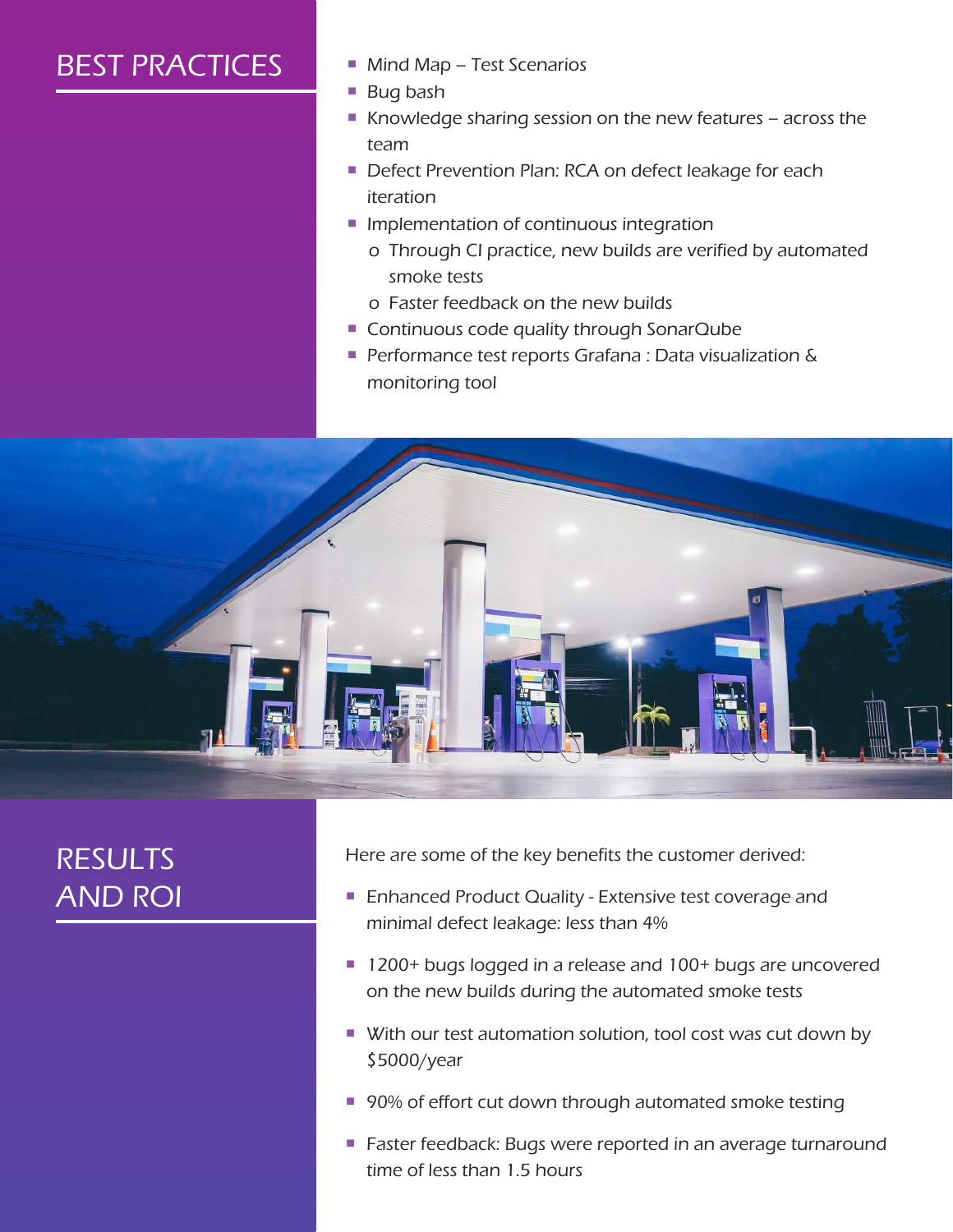### FUTURE IMPACT

- Quality product and end user satisfaction
- **Minimal defect leakage**
- Scalable, rigorous and effective test automation approach will reduce the customer's dependency on manual testing efforts, improve their time-to-market metric and offer a trustworthy environment for them to innovate effortlessly